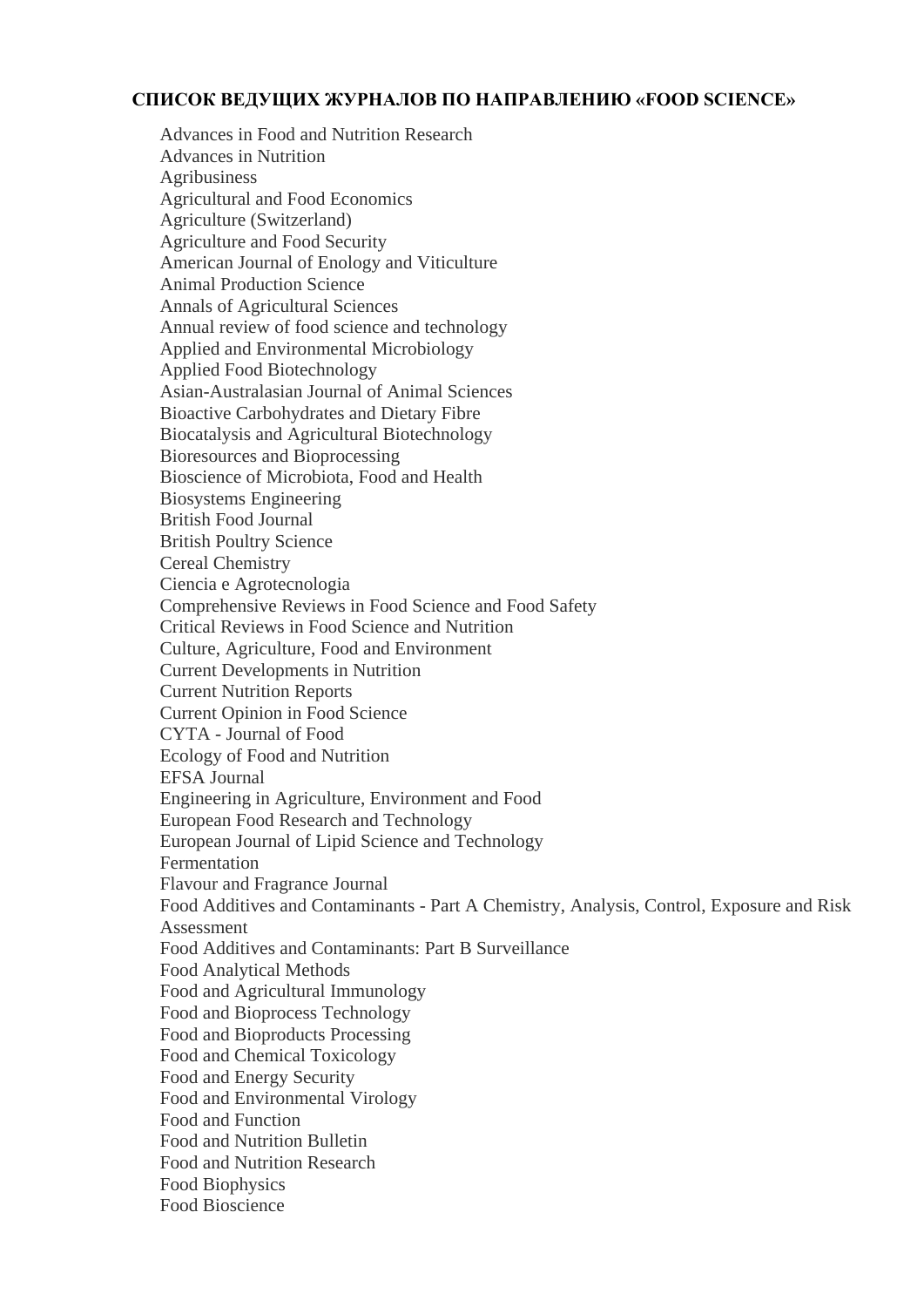[Food Chemistry](https://www.scopus.com/sourceid/24039?origin=sourceInfo&zone=refpointrank) [Food Control](https://www.scopus.com/sourceid/22577?origin=sourceInfo&zone=refpointrank) [Food Hydrocolloids](https://www.scopus.com/sourceid/22597?origin=sourceInfo&zone=refpointrank) [Food Microbiology](https://www.scopus.com/sourceid/19717?origin=sourceInfo&zone=refpointrank) Food [Packaging and Shelf Life](https://www.scopus.com/sourceid/21100285075?origin=sourceInfo&zone=refpointrank) [Food Policy](https://www.scopus.com/sourceid/35048?origin=sourceInfo&zone=refpointrank) [Food Quality and Preference](https://www.scopus.com/sourceid/23161?origin=sourceInfo&zone=refpointrank) [Food Quality and Safety](https://www.scopus.com/sourceid/21100901842?origin=sourceInfo&zone=refpointrank) [Food Research International](https://www.scopus.com/sourceid/23180?origin=sourceInfo&zone=refpointrank) [Food Reviews International](https://www.scopus.com/sourceid/23182?origin=sourceInfo&zone=refpointrank) [Food Science and Biotechnology](https://www.scopus.com/sourceid/12100154903?origin=sourceInfo&zone=refpointrank) [Food Science and Nutrition](https://www.scopus.com/sourceid/21100464557?origin=sourceInfo&zone=refpointrank) [Food Science and Technology International](https://www.scopus.com/sourceid/23189?origin=sourceInfo&zone=refpointrank) [Food Security](https://www.scopus.com/sourceid/19500157549?origin=sourceInfo&zone=refpointrank) [Food Structure](https://www.scopus.com/sourceid/21100285057?origin=sourceInfo&zone=refpointrank) [Food Technology and Biotechnology](https://www.scopus.com/sourceid/15632?origin=sourceInfo&zone=refpointrank) [Foodborne Pathogens and Disease](https://www.scopus.com/sourceid/130015?origin=sourceInfo&zone=refpointrank) [Frontiers in Nutrition](https://www.scopus.com/sourceid/21100913479?origin=sourceInfo&zone=refpointrank) [Global Food Security](https://www.scopus.com/sourceid/21100218328?origin=sourceInfo&zone=refpointrank) [GM crops & food](https://www.scopus.com/sourceid/21100216575?origin=sourceInfo&zone=refpointrank) [Innovative Food Science and Emerging Technologies](https://www.scopus.com/sourceid/20058?origin=sourceInfo&zone=refpointrank) [International Dairy](https://www.scopus.com/sourceid/51565?origin=sourceInfo&zone=refpointrank) Journal [International Food and Agribusiness Management Review](https://www.scopus.com/sourceid/91636?origin=sourceInfo&zone=refpointrank) [International Journal Bioautomation](https://www.scopus.com/sourceid/19900193629?origin=sourceInfo&zone=refpointrank) [International Journal of Dairy Technology](https://www.scopus.com/sourceid/98012?origin=sourceInfo&zone=refpointrank) [International Journal of Food Contamination](https://www.scopus.com/sourceid/21100873942?origin=sourceInfo&zone=refpointrank) [International Journal of Food Microbiology](https://www.scopus.com/sourceid/19760?origin=sourceInfo&zone=refpointrank) [International Journal of Food Properties](https://www.scopus.com/sourceid/29501?origin=sourceInfo&zone=refpointrank) [International Journal of Food Science](https://www.scopus.com/sourceid/21100466403?origin=sourceInfo&zone=refpointrank) [International Journal of Food Science and Technology](https://www.scopus.com/sourceid/20115?origin=sourceInfo&zone=refpointrank) [International Journal of Food Sciences and Nutrition](https://www.scopus.com/sourceid/12676?origin=sourceInfo&zone=refpointrank) [International Journal of Gastronomy and Food Science](https://www.scopus.com/sourceid/21100789945?origin=sourceInfo&zone=refpointrank) [International Journal of Wine Research](https://www.scopus.com/sourceid/21100201525?origin=sourceInfo&zone=refpointrank) [Journal of Animal Science](https://www.scopus.com/sourceid/35941?origin=sourceInfo&zone=refpointrank) [Journal of Animal Science and Biotechnology](https://www.scopus.com/sourceid/21100286975?origin=sourceInfo&zone=refpointrank) [Journal of AOAC International](https://www.scopus.com/sourceid/23412?origin=sourceInfo&zone=refpointrank) [Journal of Applied Botany and Food QualityChemical and Biological Technologies in](https://www.scopus.com/sourceid/98776?origin=sourceInfo&zone=refpointrank)  [Agriculture](https://www.scopus.com/sourceid/21100794828?origin=sourceInfo&zone=refpointrank) [Journal of Berry Research](https://www.scopus.com/sourceid/21100244628?origin=sourceInfo&zone=refpointrank) [Journal of Cereal Science](https://www.scopus.com/sourceid/34814?origin=sourceInfo&zone=refpointrank) [Journal of Dairy Research](https://www.scopus.com/sourceid/39098?origin=sourceInfo&zone=refpointrank) [Journal of Dairy Science](https://www.scopus.com/sourceid/32795?origin=sourceInfo&zone=refpointrank) [Journal of Dietary Supplements](https://www.scopus.com/sourceid/14200154729?origin=sourceInfo&zone=refpointrank) [Journal of Ethnic Foods](https://www.scopus.com/sourceid/21100388307?origin=sourceInfo&zone=refpointrank) [Journal of Food and Drug Analysis](https://www.scopus.com/sourceid/20578?origin=sourceInfo&zone=refpointrank) [Journal of Food Composition and Analysis](https://www.scopus.com/sourceid/20582?origin=sourceInfo&zone=refpointrank) [Journal of Food Engineering](https://www.scopus.com/sourceid/20586?origin=sourceInfo&zone=refpointrank) [Journal of Food Measurement and Characterization](https://www.scopus.com/sourceid/21100224010?origin=sourceInfo&zone=refpointrank) [Journal of Food Process Engineering](https://www.scopus.com/sourceid/20589?origin=sourceInfo&zone=refpointrank) [Journal of Food Processing and Preservation](https://www.scopus.com/sourceid/20590?origin=sourceInfo&zone=refpointrank) [Journal of Food Products Marketing](https://www.scopus.com/sourceid/20607?origin=sourceInfo&zone=refpointrank) [Journal of Food Protection](https://www.scopus.com/sourceid/20610?origin=sourceInfo&zone=refpointrank)